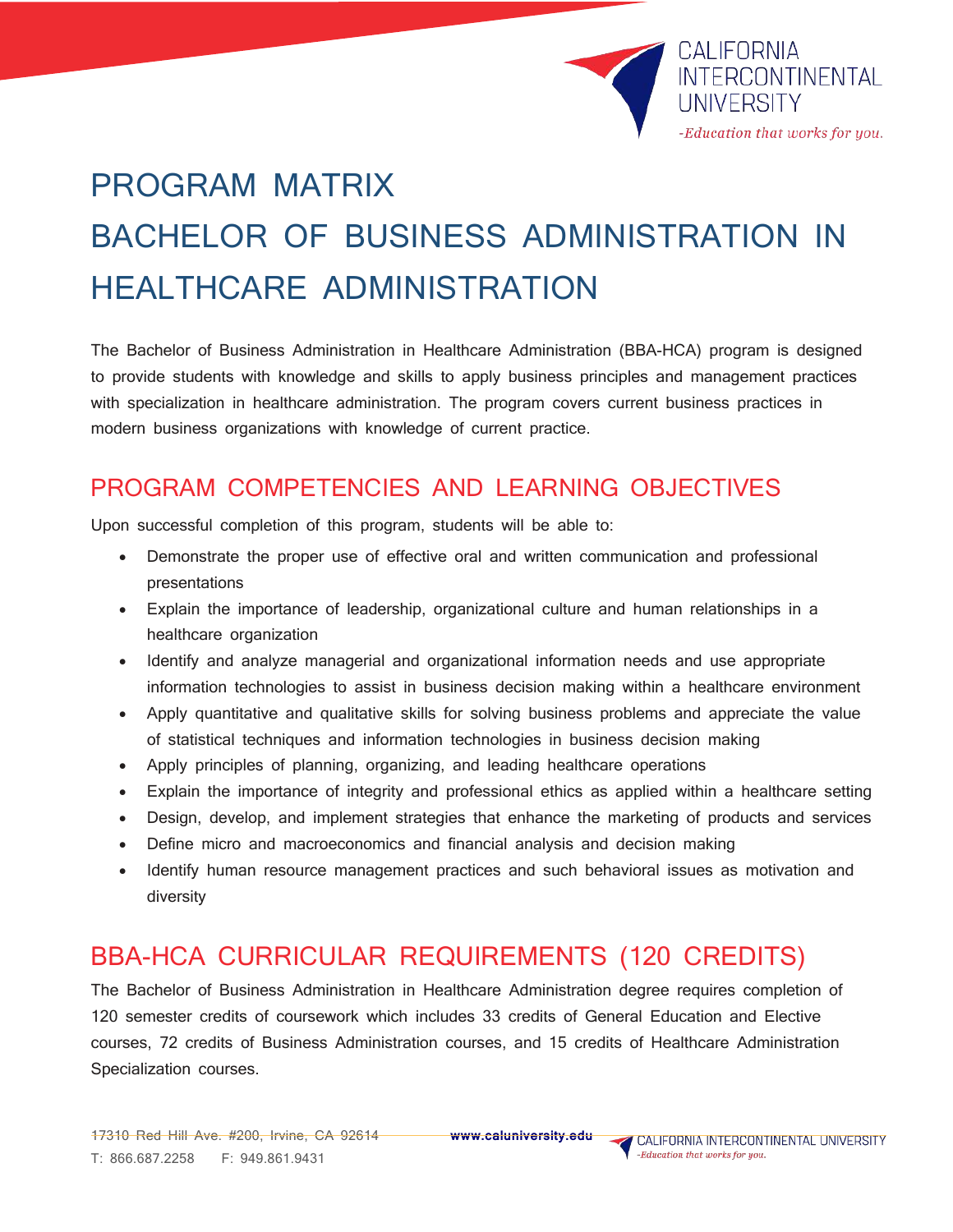#### **1. General Education: 33 Credits/11 Courses**

### **A. English Communication: 6 Credits/2 Courses**

- GEN 101 English Composition I
- GEN 201 English Composition II

#### **B. Mathematics/Science/Computer Science: 9 Credits/3 Courses**

- GEN 104 Mathematics
- GEN 105 Algebra
- IST 221 Fundamentals of Computing

#### **C. Social Science: 6 Credits/2 Courses**

- ACE 100 Accelerate, Connect, Equip
- Social Sciences Elective (100/200)

#### **D. Humanities and Fine Arts: 6 Credits/2 Courses**

- GEN 102 United States History
- GEN 103 United States Government

#### **E. General Education or Elective (100/200): 6 Credits/2 Courses**

- Elective
- Elective

#### **2. Business Administration Courses: 72 Credits/24 Courses**

- **A. Accounting**
	- ACC 222 Financial Accounting
	- ACC 421 Managerial Accounting
- **B. Business**
	- BUS 201 Business and Society
	- BUS 214 Business Statistics
	- BUS 215 Business Communication
	- BUS 225 Fundamentals of Business Ethics
	- BUS 314 Business Law
	- BUS 416 Business Negotiations
	- BUS 425 Business Ethics
	- BUS 426 Quantitative Methods in Business
- **C. Economics**
	- ECO 215 Survey of Economics
	- ECO 220 Macroeconomics
	- ECO 418 Microeconomics
- **D. Finance**

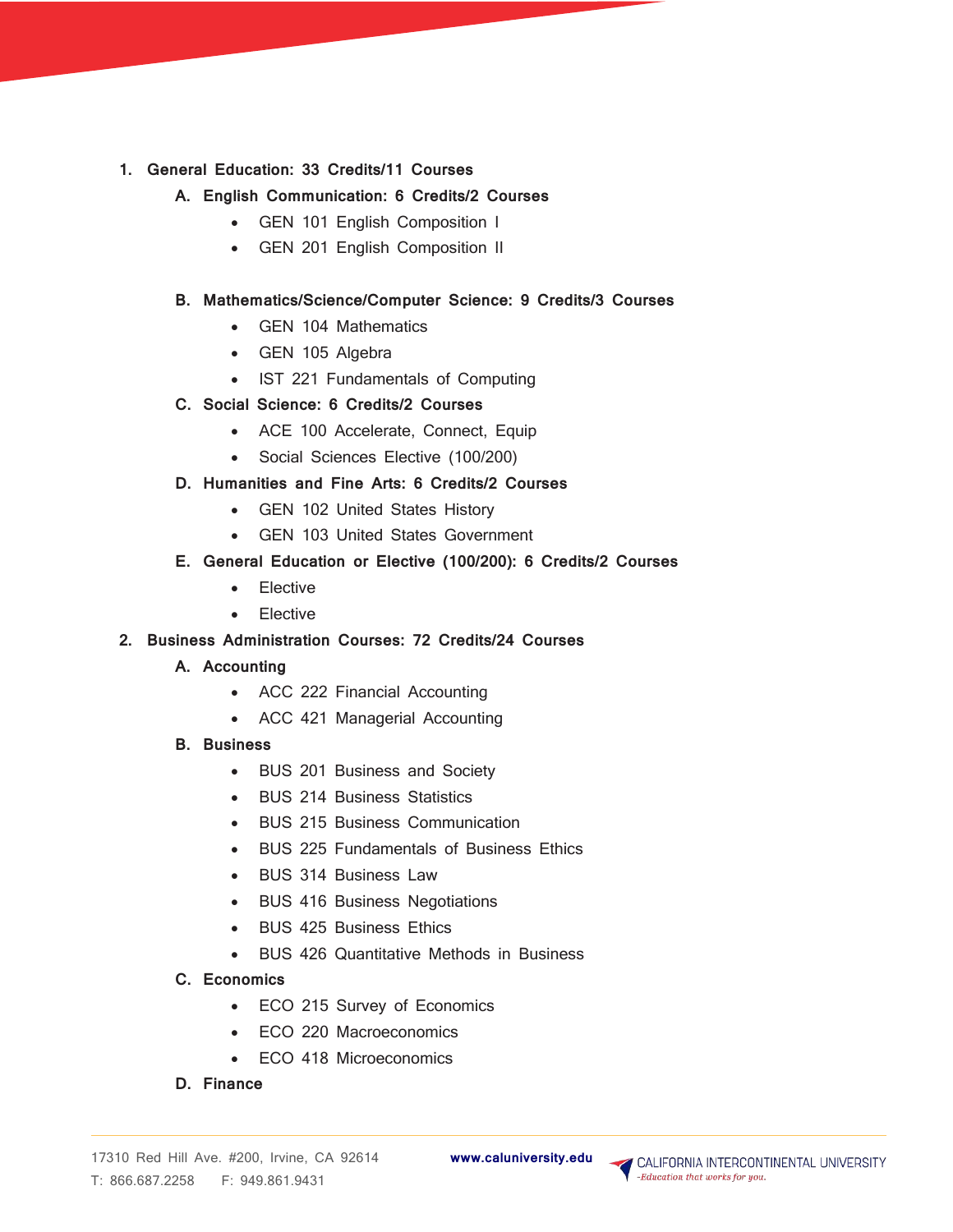• FIN 224 Principles of Financial Management

#### **E. Information Technology**

- IST 228 Data Communications and Distributed Networks
- IST 439 Enterprise Resource Management

#### **F. Management**

- MGT 228 Introduction to the Process of Management
- MGT 251 Organizational Behavior
- MGT 440 Operations Management
- MGT 445 Strategic Management
- MGT 448 Human Resource Management
	- MGT 450 Project Management for Managers
- MGT 460 Leadership in Organizations
- **G. Marketing**
	- MKT 226 Principles of Marketing
- **3. Healthcare Administration Specialization Courses: 15 Credits/5 Courses**
	- HCA 301 Fundamentals of Healthcare Systems
	- HCA 315 Medical Assisting
	- HCA 337 Statistics for Health Policy and Administration
	- HCA 425 Healthcare Management, Organization, and Behavior
	- HCS 430 Information Technology for the Healthcare Professional

## GENERAL ELECTIVE COURSES - (SELECT 2 COURSES FROM THE LIST BELOW)

- IST 227 Information Technology in Business
- IST 235 Legal Issues in Information Technology
- IST 423 Information System Analysis Design and Implementation
- IST 426 Advanced Systems Administration
- IST 430 Information Systems Management and Practice
- IST 433 Advanced Database Management
- IST 435 Information Systems Project Management
- IST 445 Network Infrastructure and Services
- IST 446 Advanced Internet Security and Threats
- IST 450 Directory Services and Infrastructure